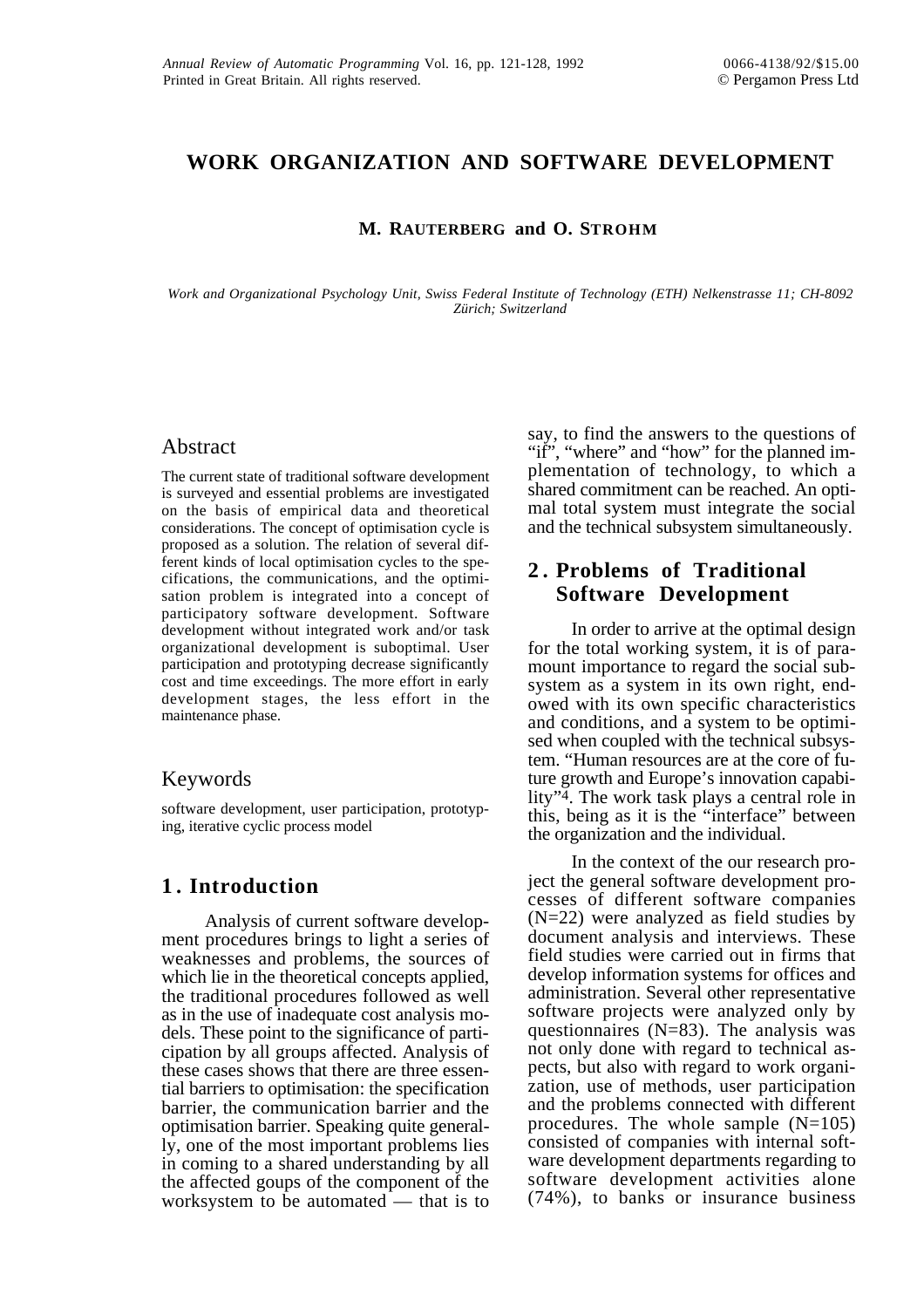(15%), to industrial affairs (7%), or to other issues (4%).

The central problems of all software projects in our sample are organizational or methodological aspects, strategical aspects, technical aspects, social aspects, qualificational aspects, or other aspects16. The main important topics are problems, which have organizational or methodical causes. One topic is the difficulty to define requirements, because users are not participated in this stage, the importance of this stage is underestimated and/or there is a lack of adequate methods.

#### **2.1. The specification problem**

The "specifications barrier" is a problem which is in the foreground even at a cursory glance. How can the software developer ascertain that the client is able to specifiy the requirements for the subsystem to be developed in a complete and accurate way which will not be modified while the project is being carried out? The more formal and detailed the medium used by the client to formulate requirements, the easier it is for the software developer to incorporate these into an appropriate software system. But this presumes that the client has command of a certain measure of expertise. However, the client is not prepared to acquire this before the beginning of the software development process. It is therefore necessary to find and implement other ways and means, using from informal through semi-formal to formal specification methods. It would be a grave error with dire consequences to assume that clients — usually people from the middle and upper echelons of management — are able to provide pertinent and adequate information on all requirements for an interactive software system.

#### **2.2. The communication problem**

The communications barrier between applier, user and end-user on the one hand and the software developer on the other is essentially due to the fact that "technical intelligence" is only inadequately imbedded in the social, historical and political contexts of technological development8. Communication between those involved in the development process can allow non-technical facts to "slip through the conceptual net of specialised technical language, which therefore restricts the social character of the technology to the functional and instrumental"8. Every technical language not only dominates the

concrete process of communication in the speciality concerned, but also determines the cognitive structures underlying it. The application-oriented jargon of the user flounders on the technical jargon of the developer. This "gap" can only be bridged to a limited extent by purely linguistic means, because the fact that their semantics is conceptually bound makes the ideas applied insufficiently sharp. To overcome this fuzziness requires creating jointly experienced, perceptually shared contexts. Beyond verbal communication, visual means are the ones best suited to this purpose. The stronger the perceptual experience one has of the semantic context of the other, the easier it is to overcome the communications barrier.

#### **2.3. The optimisation problem**

As a rule, software development is a procedure for optimally designing a product with interactive properties for supporting the performance of work tasks. Software development is increasingly focussing attention on those facets of application-oriented software which are unamenable to algorithmic treatment. While the purely technical aspects of a software product are best dealt with by optimisation procedures attuned primarily to a technical context, the non-technical context of the application environment aimed at requires the implementation of optimisation procedures of a different nature. Optimisation means utilising all (even only limitedly available) means within the context of an economical, technical and social process in such a way that the best result is achieved under the given constraints. It would be false indeed to expect that at the outset of a larger reorganization of a work system any single group of persons could have a complete, pertinent and comprehensive view of the ideal for the work system to be set up. Only during the analysis, evaluation and planning processes can the people involved develop an increasingly clear picture of what it is that they are really striving for. This is basically why the requirements of the applier sometimes seem to "change" — they do not really change but simply become concrete within the anticipated boundaries. This process of concretisation should be allowed to unfold as completely, as pertinently and as inexpensively as possible. Completeness can be reached by making sure that each affected group of persons is involved at least through representatives. Iterative, interactive progress makes the ideal concept increasingly concrete.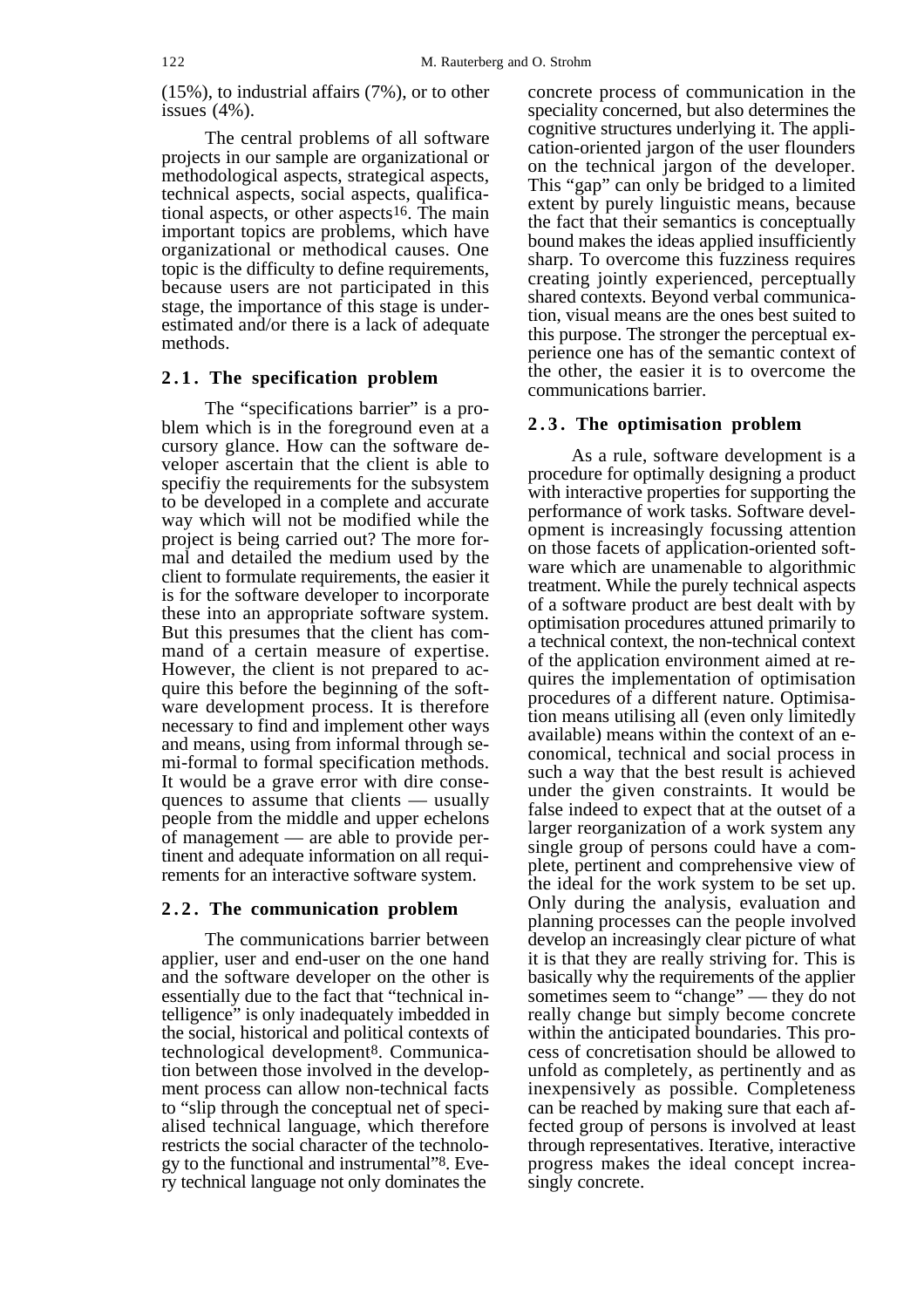## **3 . Analysis of Traditional Software Development Processes**

#### **3.1. The development process: an overview**

Software projects are often realized with structured, linear stagemodels and defined milestones. The different tasks of software development can be assigned to the following stages: problem analysis, conception, specification, programming, test and implementation. The mean effort of each stage is estimated by the percentual portion to the whole project effort without the maintenance phase (see Figure 1).





**Figure 1**: Mean effort in the different steps of software development process (N=79)

#### **3 . 2 . The early stages: analysis, conception and specification**

The early stages are frequently the most neglected activities. This is essentially due to the fact that methods and techniques need to be used primarily the way occupational and organizational sciences have developed and applied them7. Inordinately high costs incur from the troubleshooting required because the analysis was less than optimal. The time has come to engage ocupational and organizational scientists at the analysis stage who have been specially trained for optimal software development! Introducing task orientation within the framework of socio-technological system conception makes the following conditions indispensible17: 1. The employees must have control over the work process as well as the necessary means. 2. The structural features of the task must be such as to release in the working person the energy for completing or continuing the work. Task planning is therefore the focus of attention in the analysis phase. The five features "com-

pleteness", "variety of tasks", "opportunity for social interaction", "personal autonomy" and "opportunity for learning and development" must be striven for in order to suitably plan the tasks17.

Once the analysis of the work system to be optimised has been completed, the next stage is to mould the results obtained into implementable form. Methods of specification with high communicative value are recommended here.

(1) The Specification of the Organizational Interface: The first thing is to determine "if" and "where" it makes sense to employ modern technology. Although the view is still widely held that it is possible to use technology to eliminate the deficiencies of an organization without questioning the structures of the organization as a whole, the conclusion is nevertheless usually a false one. It is important to understand the work system as a living organization, as a self-sustaining organism, which must develop and change in order to reach the organizational aims. The purpose of defining the organizational interface, from this point of view, is to improve the viability of the organization with the help of modern technology. An unavoidable consequence is, that the necessary measures must be taken in such a way that the ease with which the employees can assimilate and adapt to the type of the organization is maximised. The effects of the organizational measures taken can be assessed, for example, by means of the "Activity Evaluation System"17 or "Activity Evaluation System for 'Intellectual Work'."17.

(2) Specification of the Tool Interface: The intended division of functions between man and machine is decided during the specification of the tool interface. The tasks which remain in human hands must have the following characteristics<sup>18</sup>: 1. sufficient freedom of action and decision-making; 2. adequate time available; 3. sufficient physical activity; 4. concrete contact with material and social conditions at the workplace activities; 5. actual use of a variety of the senses; 6. opportunities for variety when executing tasks; 7. task related communication and immediate interpersonal contact.

(3) Specification of the Input/Output Interface: Once those concerned are sufficiently clear about which functions are amenable to automation, the next step which should be taken is to test the screen layout on the end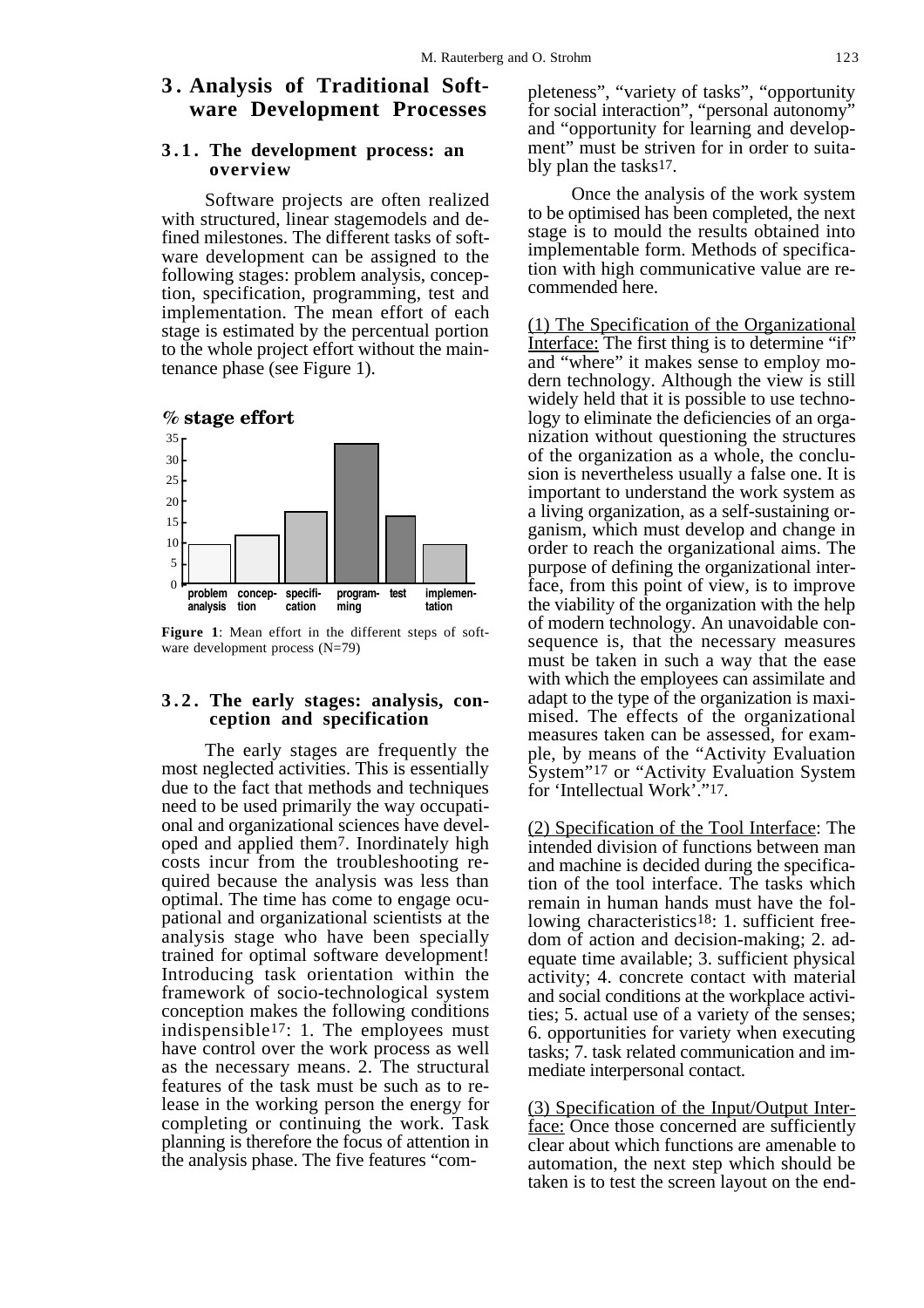users with the extremely inexpensive handdrawn sketches. The use of prototyping tools is frequently inadvisable, because toolspecific presentation offers a too restrictive range of possibilities. The effect of the design decisions taken can be assessed with the help of discussion with the end-users, or by means of checklists.

(4) Specification of the Dialogue-Interface: The use of prototypes to illustrate the dynamical and interactive aspects of the tools being developed is indispensible for specifying the dialogue interface. But prototypes should only be used very purposefully and selectively to clarify special aspects of the specification, and not indiscriminately. Otherwise there looms the inescapable danger of investing too much in the production and maintenance of "display goods". A very efficient and inexpensive variation is provided by simulation studies, for example, with the use of hand prepared transparencies, cards, etc. which appear before the user in response to the action taken6.

More and more companies try to practice user participation in the software development process. Statements of software engineers like "we must participate the users" or "without users it does not work" and the selection of the users for the participation in the project with regard to their professional background show, that user participation as one necessity becomes more and more accepted. First of all this concerns to projects in which the system implementation is combined with greater organizational changes of the work system.

We differentiate user participation into three categories: active or passive participation, or without any participation. Further and more detailed analysis of our data15,16 show the following results. In 29% of the projects (N=83) *active* user participation was practiced. This means, that the users had have decision possibilities, were frequently asked to problems of task design, functionality, dialogue design, etc., and were involved in the early stages. In 57% of the projects a *passive* form of user participation was practiced. This means, that the users gave informations, evaluated the ideas of the software engineers, but did not be so deeply involved in the early stages. 14% of all projects were realized without any kind of user participation.

Software developer put prototyping as one useroriented method more and more into

practice. The prototyping method was used in 55% of the projects (N=83). Of all projects with prototyping  $(N=46)$  the most software engineers evaluate this procedure as "very useful" (59%) or "useful" (33%). These software engineers say, that prototyping is first of all a good method to support the cooperation and communication with the users.



#### **% cost-exceedings**

**Figure 2**: The relation of cost exceedings with user participation; "cost exceeding" is the percentual cost portion of total project budget.



## **% time-exceedings**

Figure 3: The relation of time exceedings with user participation; "time exceeding" is the percentual elongation part of the total project time.

Active user participation decrease significantly the cost exceeding portions (active vs. no p≤0.03, one-tail T-test; N=59; see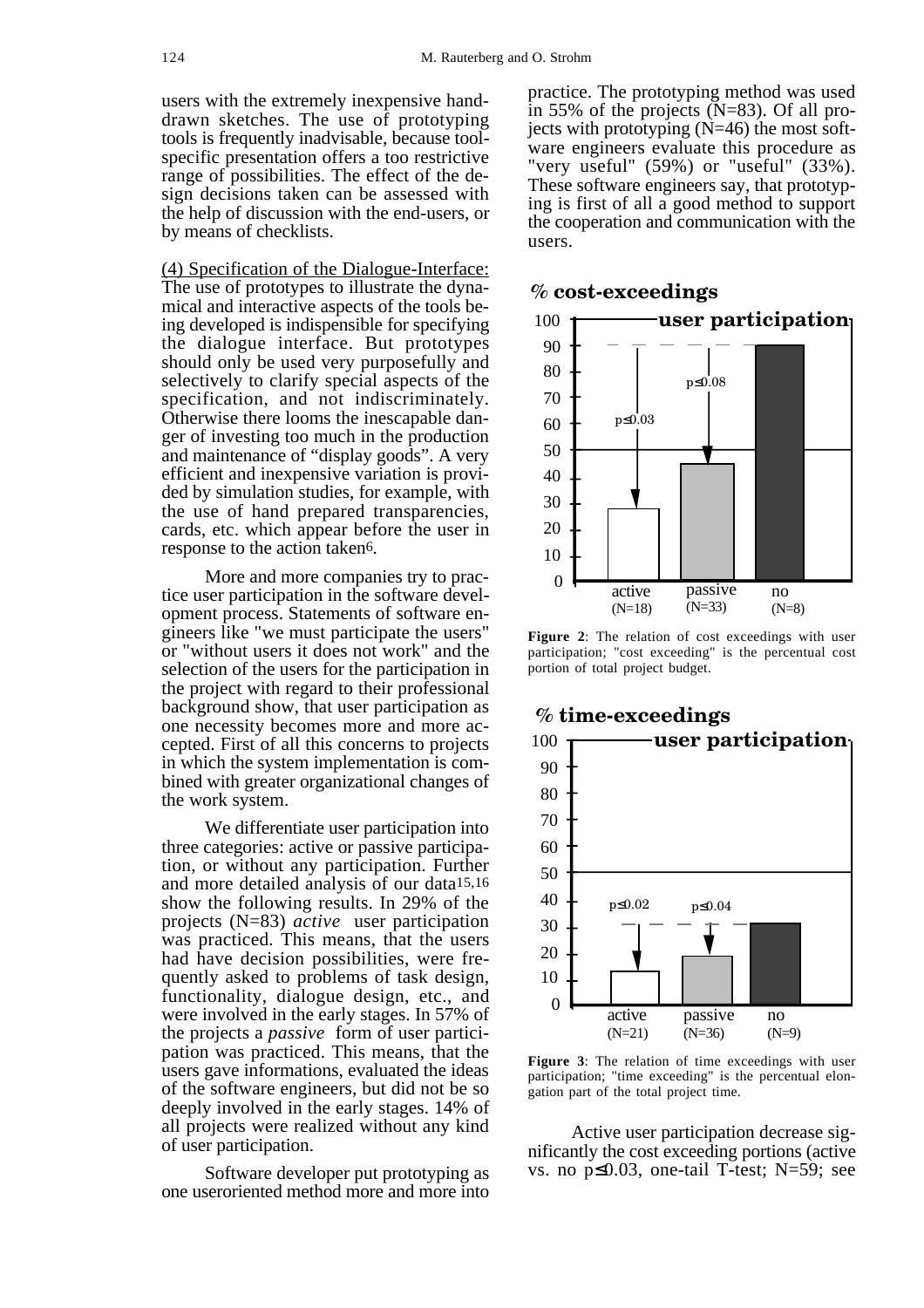Figure 2), as well as the time exceedings portion (active vs. no p≤0.02, one-tail Ttest; N=59; see Figure 3). The usage of prototyping decrease significantly cost exceedings (p≤0.04, one-tail T-test; N=59; see Figure 4), as well as time exceedings ( $p \leq$ 0.05, one-tail T-test; N=66; see Figure 5).

 $\theta$ 10 20 30 40 60 70 80 90 100 50 yes (N=31) **prototyping** no (N=28) p≤0.04 **% cost-exceedings**

**Figure 3**: The relation of cost exceedings with prototyping; "cost exceeding" is the percentual cost portion of total project budget.



**Figure 5**: The relation of time exceedings with prototyping; "time exceeding" is the percentual elongation part of the total project time.

Figure 2, 3, 4 and 5 show, that there are significantly advantages in projects with active user participation and with usage of prototyping. We can not find a significant correlation between the category of user participation ["active", "passive", "no"] and the

project size ["small": "≤5 man years", "big":  $\overline{P} \geq 6$  man years"] (N=77; CHI<sup>2</sup>-Test, df=2, p≤ 0.18); there is also no significant correlation between prototyping ["yes", "no"] and project size  $(N=77)$ ; CHI2-Test, df=1, p 0.84).

We distinguish between four project types of software developments15: type A is a customized software product by inhouse development for a specific inhouse department; type B is a customized software product for external clients; type C is a trade product for external companies; type D is standard software for unknown users. There is a significant correlation between project type ["A","B","C","D"] and project size ["small": "≤5 man years", "big": "≥6 man years"] (N=77; CHI2-Test, df= 3,  $p \le 0.01$ ). Big projects are above average type A projects, and small projects of type B. Projects of type C and D seem to be independent of project size.

Active user participation seems to be typically for project type A, passive user participation for project type C and no participation for project type B and D (N=83; CHI2-Test, df=6,  $p \le 0.07$ ). Prototyping ["yes", "no"] does not correlate with project type ["A","B","C","D"] (N=83; CHI2-Test, df=2,  $p≤ 0.41$ ).

#### **3.3. The programming and implementation stages**

The programming stage is made up of the following three steps1: 1. design of the programme architecture; 2. design of the individual programme modules (object classes, etc.); 3. coding and debugging. The distinction between design and specification is important. During specification, all relevant properties of the technical subsystem are defined as precisely as possible. In the programming stage all care must be taken to ensure that the technical subsystem being developed has these properties to the greatest possible extent. It is pure software expertise which is of primary importance here. The implementation phase is characterized by the the first tests of the software system in the concrete working context.

Once a working version is available, it can be put to test in usability studies ("useoriented benchmark tests"11) in concrete working situations. This is the first place where it is possible to clarify the problems with the actual organizational and technical environment. By contrast to laboratory stu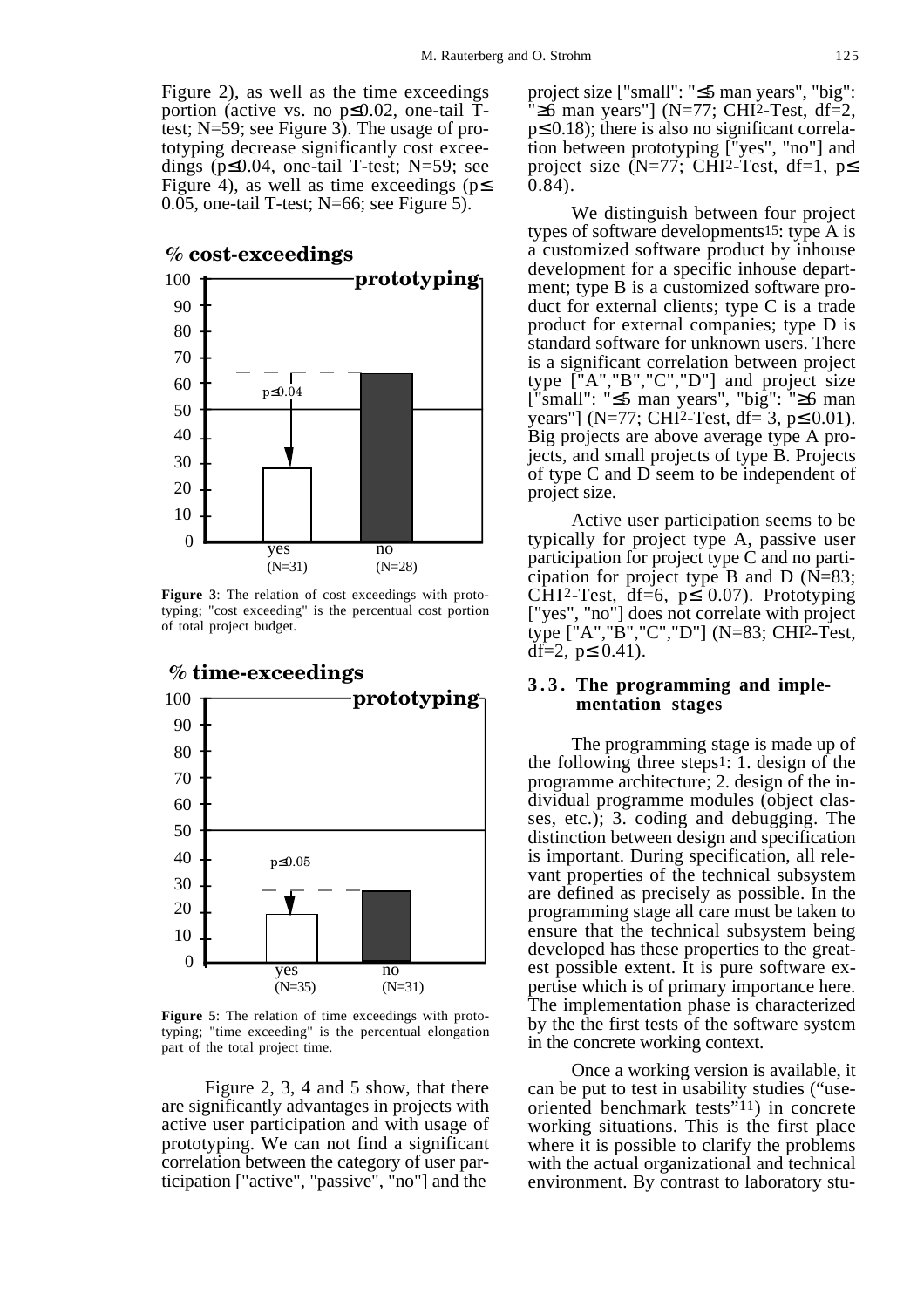dies, field studies take into account the aspect of "ecological validity"6. Trials with real work tasks make it possible to check and assess the degree to which the planned organizational ideal has been reached. Although video is the data recording medium preserving the most information, a combination of log-files and direct protocolling makes a good compromise between performance and economy.

#### **3.4. The maintenance phase**

The mean effort for maintenance is 20% (N=55). 33% of the maintenance effort is spent for debugging, 67% of the maintenance effort therefore is needed for changing the systems (e.g. changed requirements caused by users). The cumulated effort for the early stages "problem analysis", "concept" and "specification" correlates significantly negative ( $r = -0.32$ ,  $p < 0.05$ , N=55) with the effort for maintenance. This means, that adequate effort in the early stages reduces the often cost- and timeintensive repair and correction tasks in the maintenance phase (see Figure 6).



### **% maintenance-effort**

**Figure 6** The relation of maintenance effort with cumulated effort of early software development stages "problem analysis", "conception" and "specification".

## **4 . An Iterative-Cyclic Software Process Model**

Sufficient empirical evidence has accumulated by now to show that task and user oriented procedures in software development not only bring noticeable savings in

costs, but also significantly improve the software produced<sup>1, 6, 10, 11, 14</sup>. How then, can the problems mentioned above be solved?

#### **4.1. Embarking on the global optimisation cycle**

The type of software to be developed has proved to be one of the essential factors governing software development. The global optimisation cycle begins at Start-A of Figure 7 when developing completely new software and at Start-B in the case of further development and refinement of existing software. Different concept-specific local optimisation cycles are used to optimise specific work tasks, depending on the particular type of the project at hand. It is up to the project management to settle on the actual procedure and this decision is reflected in the development form chosen.

#### **4.2. Global and local optimisation cycles**

The use of optimisation cycles in software development procedures depends on the following conditions being met10: "1. A modified project management model, which guarantees above all communication between those concerned and the developers. 2. Computer supported version and documentation management, which includes also the results of evaluation and current criticism. 3. Informing all those involved about the project's aims and the peculiarites of the procedure, as well as training the employees concerned. 4. The fundamental willingness of the developers to produce incomplete software and to accept critique of it. 5. The expansion of the expertise of the developer beyond purely data processing technology as regards measures in work structuring. 6. The use of a largely integrated software tool environment, which supports the developer in repeated preparation and modification of the software. 7. The preparedness of all persons involved to learn throughout the course of the project."

Even if we assume that all the conditions listed are more or less fulfilled, there still remains the question of how to actually carry out the software development project. In order to reach the goals of a work-oriented design concept the first project phases (requirements analysis and definition; Quadrant-I in Figure 7) should be replete with a range of optimisation cycles.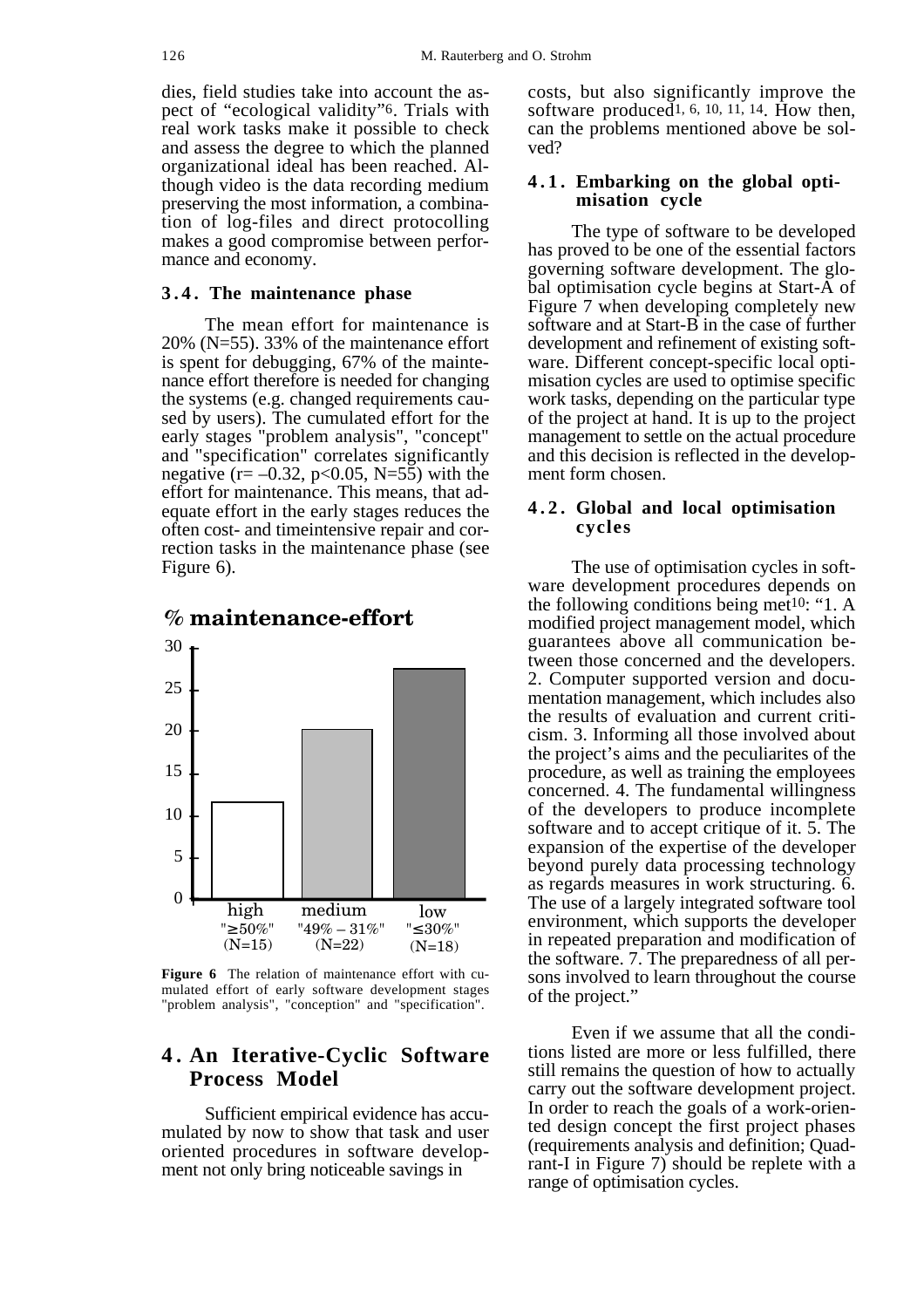Simple and fast techniques for involving users are discussion groups with various communication aids (metaplan, layout sketches, "screen-dumps", scenarios, etc. 14), questionnaires for determining the attitudes, opinions and requirements of the users, the "walk-through" technique, as well

as targeted interviews aimed at a concrete analysis of the work environment. Very sound simulation methods (e. g. scenarios, "Wizard of Oz" studies) are available for de-

veloping completely new systems without requiring any special hardware or software.



**Figure 7** Flow chart for a participatory software development model showing the local optimisation cycles within and between individual quadrants  $(I - IV)<sup>3</sup>$ , 5.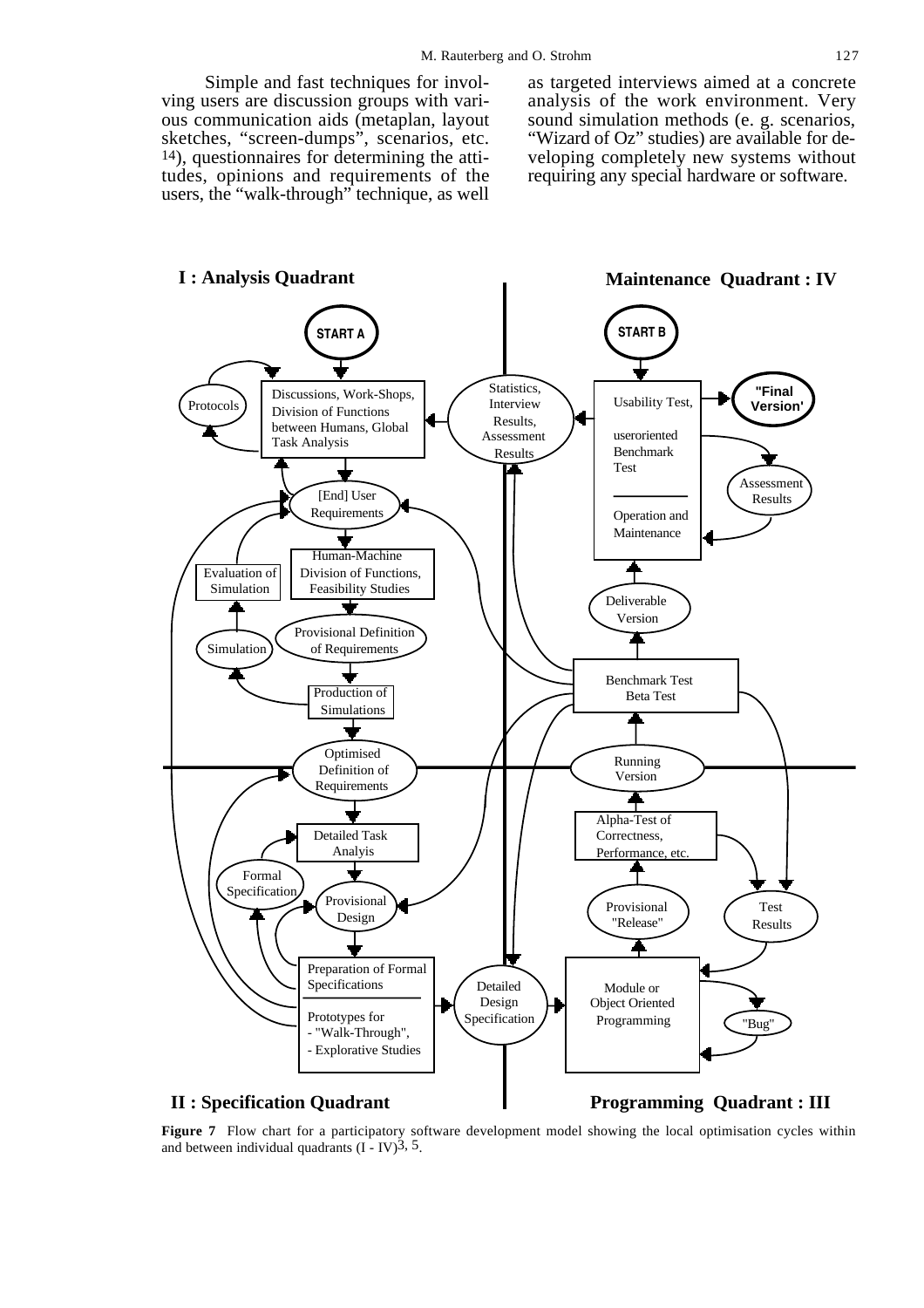## **5 . Conclusion**

One of the principal problems of traditional software development lies in the fact that those who have been primarily involved in software development to date have not been willing to recognise that software development is, in most cases, mainly a question of task, job and/or organizational planning. Were software development to be approached from such a perspective, it would be planned from the beginning to engage experts in occupational and organizational planning in the process of software design. The global optimisation cycle can be subdivided into four regions: the region where requirements are determined (Quadrant I), the region of specification (Quadrant II), the region of implementation (Quadrant III) and the region of application and maintenance (Quadrant IV). An appropriate investment in optimisation in Quadrants I and II not only helps to reduce the total cost (development costs and application costs), but also leads to optimally adapted hardware and software solutions. This is due to the fact that all subsequent users are involved at least through representatives, and can therefore incorporate their relevant knowledge into the design of the work system. As more effort is expended on optimisation in the first quadrants, so less is needed in Quadrant IV. But first and foremost, we must start learning to plan jointly technology, organization and the application of human qualification. Technology should be viewed as one way of providing the opportunity to organise our living and working environments in a manner which is better suited to human needs.

#### **Acknowledgements**

The preparation of this paper was supported by the BMFT (AuT programme) grant number 01 HK 706-0 as part of the BOSS "User oriented Software Development and Interface Design" research project.

#### **References**

- 1. B.W. Boehm, T. Gray, T. Seewaldt, "Prototyping versus specifying: a multiproject experiment", IEEE Transactions on SE 10(3), 224-236 (1981).
- 2. B.W. Boehm, "Software Engineering Economics", Englewood (1981).
- 3. B.W. Boehm, "A spiral model of software development and enhancement", Computer (May) 61- 72 (1988).
- 4. C.E.C. Commission of the European Communities, "Science, Technology and Societies: European Priorities. Results and Recommendations of the FAST II Programme", Summary Report. Di-

rectorate-General Science, Research and Development, Brussels (1989).

- 5. J. Grudin, S.F. Ehrlich, R. Shriner, "Positioning Human Factors in the User Interface Development Chain", Proceedings of CHI + GI (Toronto, 5th - 9th April 1987). New York, 125-131 (1987).
- 6. C-M. Karat, "Cost-Benefit Analysis of Iterative Usability Testing", Human-Computer Interaction - INTERACT '90. (D. Diaper et al., ed.) Amsterdam, 351-356 (1990).
- 7. L. Macaulay, C. Fowler, M. Kirby, A. Hutt, "USTM: a new approach to requirements specification", Interacting with Computers **2(1)**, 92-118 (1990).
- 8. M. Mai, "Sprache und Technik", Zeitschrift des Vereins Deutscher Ingenieure für Maschinenbau und Metallbearbeitung **132(7)**, 10-13 (1990).
- 9. J. Nielson, "Big paybacks from 'discount' usability engineering", IEEE Software **7(3)**, 107-108 (1990).
- 10. H. Peschke, "Betroffenenorientierte Systementwicklung", Europäische Hochschulschriften Reihe XLI Informatik Bd./Vol.1, Frankfurt Bern New York (1986).
- 11. M. Rauterberg, "Benutzungsorientierte Benchmark-Tests: eine Methode zur Benutzerbeteiligung bei Standardsoftwareentwicklungen", Reports of the German Chapter of the ACM, vol. 33 "Software-Ergonomie '91", (D. Ackermann and E. Ulich, eds.) Stuttgart, 96-107 (1991).
- 12. M. Rauterberg, "Optimisation Cycle: a Concept for Optimal Software Development", Cybernetics and System Research, vol.1 (R. Trappl, ed.), Singapore London, 279-286 (1992).
- 13. B. Schiemenz, "Kybernetik", Handwörterbuch der Produktionswissenschaft (W. Kern, ed.), Stuttgart, 1022-1028 (1979).
- 14. P. Spinas, D. Ackermann, "Methods and Tools for Software Development: Results of Case Studies", Man-Computer Interaction Research MACINTER-II, (F. Klix, N. Streitz, Y. Waern and H. Wandke, eds.) Amsterdam, 511-521 (1989).
- 15. O. Strohm, "Arbeitsorganisation, Methodik und Benutzerorientierung bei der Software-entwicklung", Software für die Arbeit von morgen, (M. Frese, Chr. Kasten, C. Skarpelis and B. Zang-Scheucher, eds.) Berlin Heidelberg New York, 431-441 (1991).
- 16. O. Strohm, E. Ulich, "Arbeitsteilung und Benutzerorientierung bei der Software-Entwicklung", Multidimensionales Software-Projektmanagement, (F. Elzer, ed.) Hallbergmoos, 261-289 (1991)
- 17. E. Ulich, "Arbeitspsychologie", Stuttgart, Poeschel (1991).
- 18. M. Zölch, H. Dunckel, "Erste Ergebnisse des Einsatzes der 'Kontrastiven Aufgabenanalyse'", Reports of the German Chapter of the ACM, Vol. 33 "Software-Ergonomie '91", (D. Ackermann and E. Ulich, eds.) Stuttgart, 363-372 (1991).